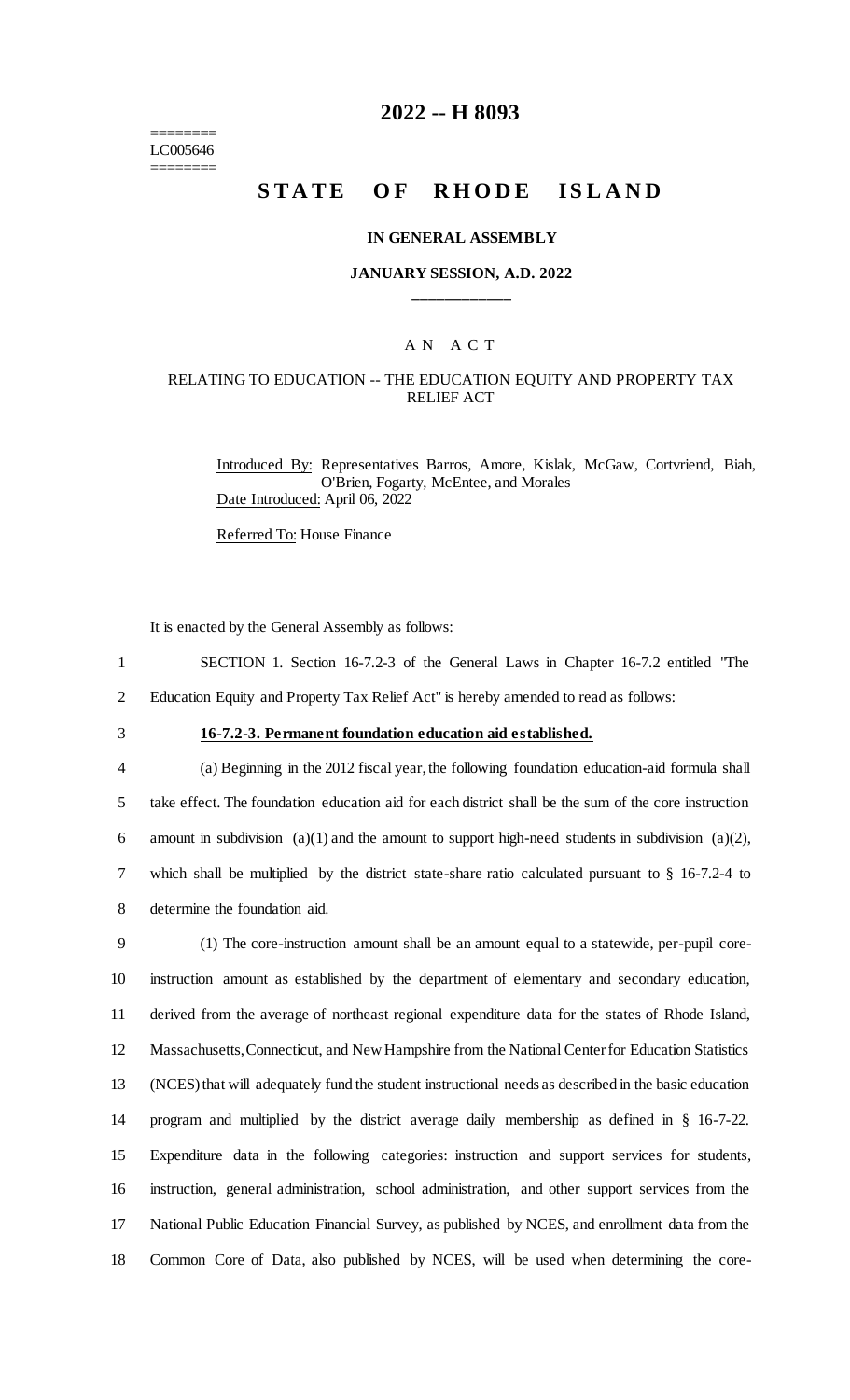instruction amount. The core-instruction amount will be updated annually. For the purpose of calculating this formula, school districts' resident average daily membership shall exclude charter school and state-operated school students.

 (2) The amount to support high-need students beyond the core-instruction amount shall be 5 determined by multiplying a student success factor of forty percent (40%) forty-five percent (45%) 6 by the core instruction per-pupil amount described in subdivision  $(a)(1)$  and applying that amount for each resident child whose family income is at or below one hundred eighty-five percent (185%) of federal poverty guidelines, hereinafter referred to as "poverty status."

 (3) In local education agencies, when over forty-five percent (45%) of resident children are classified as "poverty status," the student success factor will be fifty percent (50%) by the core 11 instruction per-pupil amount described in subsection (a)(1) of this section and applying that amount for each resident child whose family income is at or below one hundred eight-five percent (185%)

of federal poverty guidelines.

 (b) The department of elementary and secondary education shall provide an estimate of the foundation education aid cost as part of its budget submission pursuant to § 35-3-4. The estimate shall include the most recent data available as well as an adjustment for average daily membership growth or decline based on the prior year experience.

 (c) In addition, the department shall report updated figures based on the average daily membership as of October 1 by December 1.

 (d) Local education agencies may set aside a portion of funds received under subsection (a) to expand learning opportunities such as after school and summer programs, full-day kindergarten and/or multiple pathway programs, provided that the basic education program and all other approved programs required in law are funded.

 (e) The department of elementary and secondary education shall promulgate such regulations as are necessary to implement fully the purposes of this chapter.

SECTION 2. This act shall take effect upon passage.

#### ======== LC005646 ========